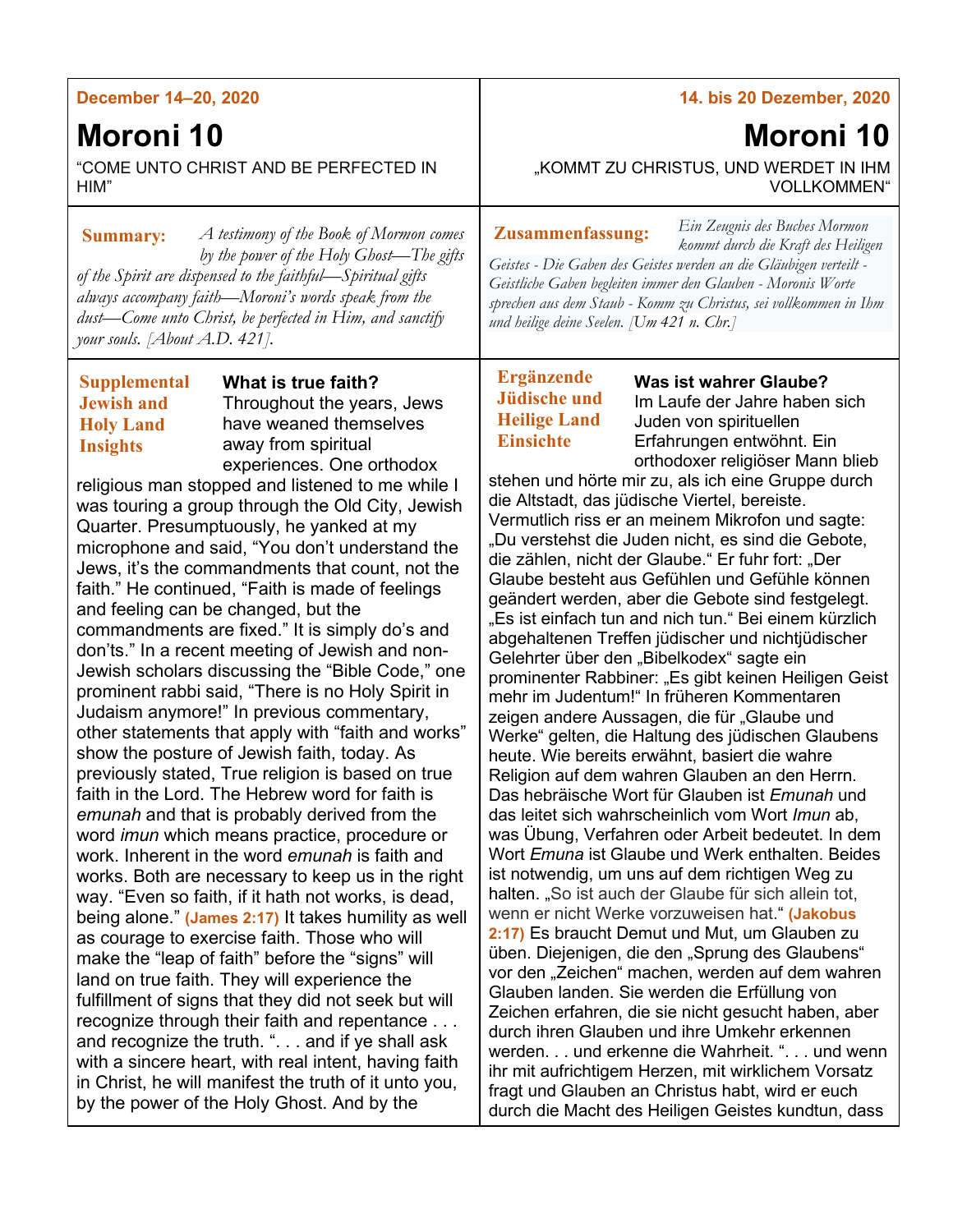| power of the Holy Ghost ye may know the truth of<br>all things." (Moroni 10:4-5)                                                                                                                                                                                                                                                                                                                                                                                                                                                                                                                                                                                                                                                                                                                                                                                                                                          | es wahr ist. Und durch die Macht des Heiligen<br>Geistes könnt ihr von allem wissen, ob es wahr ist."<br>(Moroni 10: 4-5)                                                                                                                                                                                                                                                                                                                                                                                                                                                                                                                                                                                                                                                                                                                                                                                                                                                                                                                                |
|---------------------------------------------------------------------------------------------------------------------------------------------------------------------------------------------------------------------------------------------------------------------------------------------------------------------------------------------------------------------------------------------------------------------------------------------------------------------------------------------------------------------------------------------------------------------------------------------------------------------------------------------------------------------------------------------------------------------------------------------------------------------------------------------------------------------------------------------------------------------------------------------------------------------------|----------------------------------------------------------------------------------------------------------------------------------------------------------------------------------------------------------------------------------------------------------------------------------------------------------------------------------------------------------------------------------------------------------------------------------------------------------------------------------------------------------------------------------------------------------------------------------------------------------------------------------------------------------------------------------------------------------------------------------------------------------------------------------------------------------------------------------------------------------------------------------------------------------------------------------------------------------------------------------------------------------------------------------------------------------|
| Where did the word charity come from?<br>Along with faith and hope comes charity. In<br>Hebrew it is called zedakah or righteousness.<br>Sometimes charity is called hesed, loving<br>kindness. Charity is the energy that reflects the<br>faith and hope of a person following God.<br>"Although the idea of charity and almsgiving is<br>spread throughout the whole of the Bible, there is<br>no special term for it. The rabbis of the Talmud,<br>however, adopted the word (zedakah) for charity<br>and it is used (but not exclusively so) throughout<br>rabbinic literature in the sense of helping the<br>needy by gifts. The word has since passed into<br>popular usage and is almost exclusively used for<br>charity. The term hesed ('loving kindness'), which<br>is used widely in the Bible, has taken on the<br>meaning of physical aid, or lending money<br>without interest." (Encyclopedia Judaica Jr.) | Woher kommt das Wort Nächstenliebe?<br>Mit Glauben und Hoffnung geht Nächstenliebe<br>einher. Im Hebräischen heißt es Zedaka oder<br>Gerechtigkeit. Manchmal wird Nächstenliebe als<br>Hesed, liebevolle Güte bezeichnet. Nächstenliebe ist<br>die Energie, die den Glauben und die Hoffnung einer<br>Person widerspiegelt, die Gott folgt. "Obwohl die<br>Idee der Nächstenliebe und des Almosengebens in<br>der gesamten Bibel verbreitet ist, gibt es keinen<br>speziellen Begriff dafür. Die Rabbiner des Talmud<br>haben das Wort (Zedaka) jedoch für wohltätige<br>Zwecke übernommen und es wird (aber nicht<br>ausschließlich) in der gesamten rabbinischen<br>Literatur verwendet, um Bedürftigen durch<br>Geschenke zu helfen. Das Wort ist inzwischen in der<br>Bevölkerung verbreitet und wird fast ausschließlich<br>für wohltätige Zwecke verwendet. Der in der Bibel<br>weit verbreitete Begriff Hesed ("liebende Güte") hat<br>die Bedeutung von physischer Hilfe oder Geldverleih<br>ohne Zinsen angenommen." (Enzyklopädie Judaica Jr.) |
| How does charity help me keep a<br>commandment?<br>"The word zedakah literally means<br>'righteousness' or 'justice'; by their very choice of<br>word the rabbis reveal a great deal of their<br>attitude to the subject, for they see charity not as<br>a favor to the poor but something to which they<br>have a right, and the donor, an obligation. The<br>importance the rabbis attached to the <i>mitzvah</i> of<br>zedakah can be understood from Rabbi Assi who<br>stated that 'zedakah is as important as all the<br>other commandments put together' and from<br>Rabbi Eleazar who expounded the verse 'to do<br>righteousness (zedakah) and justice is more<br>acceptable to the Lord than sacrifice' (Proverbs<br>21:3) to mean that charity is greater than all the<br>sacrifices." (Encyclopedia Judaica Jr.)                                                                                               | Wie hilft mir die Nächstenliebe, ein Gebot zu<br>halten?<br>"Das Wort Zedaka bedeutet wörtlich" Gerechtigkeit<br>"oder" Gerechtigkeit ". Allein durch ihre Wortwahl<br>offenbaren die Rabbiner einen großen Teil ihrer<br>Einstellung zum Thema, denn sie sehen<br>Nächstenliebe nicht als Gefallen für die Armen,<br>sondern als etwas, zu dem sie ein Recht und den<br>Spender eine Verpflichtung haben. Die Bedeutung,<br>die die Rabbiner der Mizwa der Zedaka beimessen,<br>kann von Rabbi Assi verstanden werden, der<br>erklärte, dass "Zedaka genauso wichtig ist wie alle<br>anderen Gebote zusammen", und von Rabbi<br>Eleasar, der den Vers erklärte, "Gerechtigkeit<br>(Zedaka) und Gerechtigkeit zu tun" Für den Herrn<br>akzeptabler als Opfer "(Sprüche 21: 3), um zu<br>bedeuten, dass die Nächstenliebe größer ist als alle<br>Opfer " (Enzyklopädie Judaica Jr.)                                                                                                                                                                       |
| How can I measure my sense of charity?<br>"To give a tenth of one's wealth to charity is<br>considered to be a 'middling' virtue, to give a 20th<br>or less is to be 'mean'; but the rabbis decided that<br>one should not give more than a fifth lest he<br>become impoverished himself and dependent on<br>charity." "The rabbis were especially concerned<br>about the manner in which alms are to be                                                                                                                                                                                                                                                                                                                                                                                                                                                                                                                  | Wie kann ich meinen Sinn für Nächstenliebe<br>messen?<br>"Ein Zehntel seines Vermögens für wohltätige<br>Zwecke zu geben, wird als,, mittelmäßige" Tugend<br>angesehen. Ein Zehntel oder weniger zu geben,<br>bedeutet "gemein". Aber die Rabbiner beschlossen,<br>dass man nicht mehr als ein Fünftel geben sollte,                                                                                                                                                                                                                                                                                                                                                                                                                                                                                                                                                                                                                                                                                                                                     |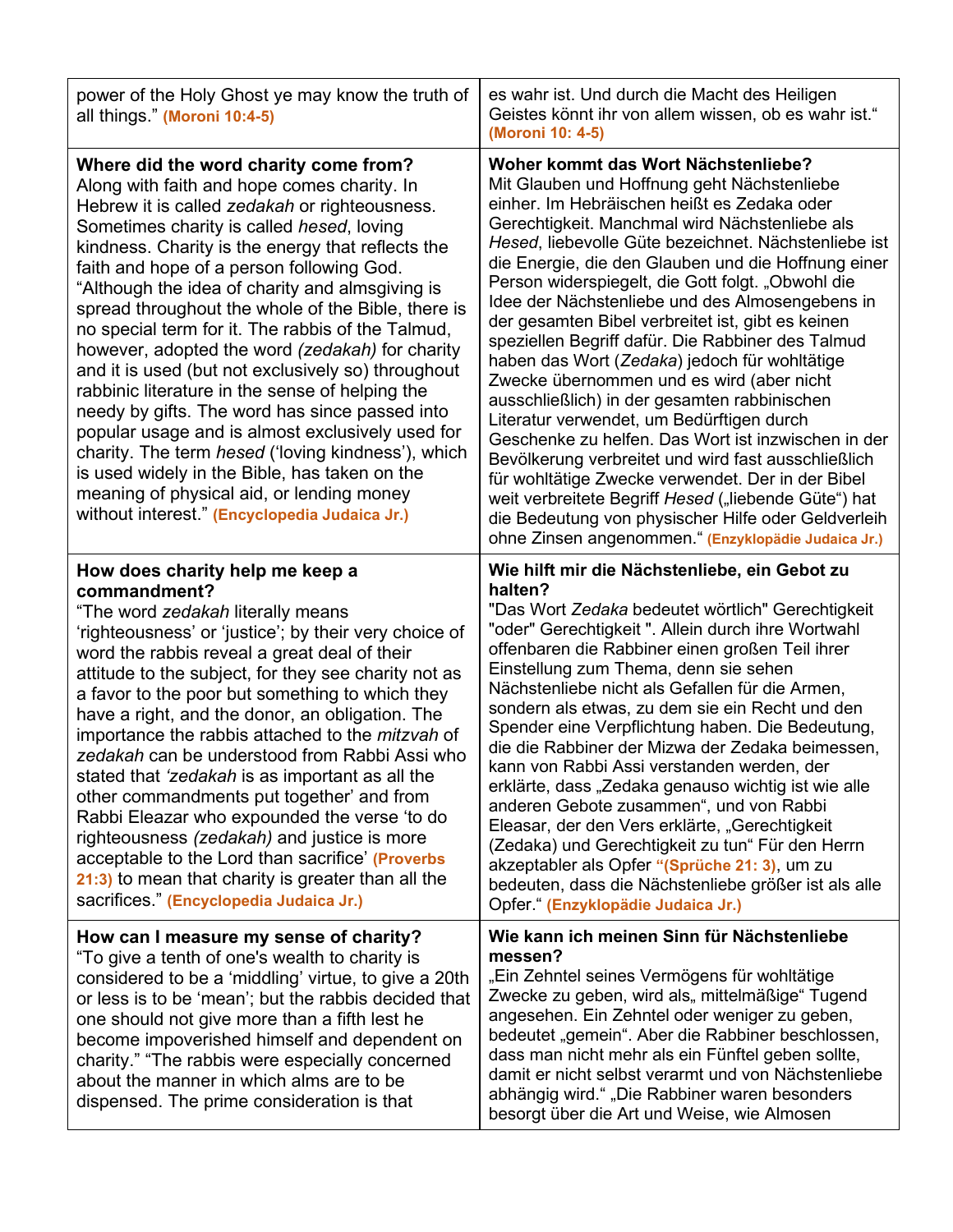| nothing be done that might shame the recipient.<br>About one pious man it was related that if he met<br>a man of good family who had become<br>impoverished he would say, "I have heard that a<br>legacy has been left to you in such a place; take<br>this money in advance and pay me back later."<br>When the man accepted it he then said to him, "It<br>is a gift'." "Maimonides lists seven ways of giving<br>zedakah which are progressively more virtuous:<br>to give $\ldots$<br>1) but sadly;<br>2) less than is fitting, but in good humor;<br>3) only after having been asked to;<br>4) before being asked;<br>5) in such a manner that the donor does not know<br>who the recipient is,<br>6) in such a manner that the recipient does not<br>know who the donor is; and<br>7) in such a way that neither the donor nor the<br>recipient knows the identity of the other." "The<br>highest form of charity is not to give alms but to<br>help the poor to rehabilitate themselves by<br>lending them money, taking them into<br>partnership, employing them, or giving them<br>work, for in this way the purpose is achieved<br>without any loss of self- respect at all." "This last<br>way of helping the poor is known as <i>gemilut</i><br>hasadim, 'dispensing kindness.' This term also<br>includes aiding people who need help and<br>encouragement and includes such matters as<br>visiting the sick and looking after them and<br>inviting needy guests to eat at your home. One of<br>the greatest acts of charity is to provide for<br>orphans." (Encyclopedia Judaica Jr.) | abgegeben werden sollen. Die wichtigste<br>Überlegung ist, dass nichts getan wird, was den<br>Empfänger beschämen könnte. Über einen frommen<br>Mann wurde berichtet, dass er, wenn er einen Mann<br>guter Familie treffen würde, der verarmt war, sagen<br>würde: "Ich habe gehört, dass Ihnen an einem<br>solchen Ort ein Vermächtnis hinterlassen wurde;<br>Nimm dieses Geld im Voraus und zahle es mir<br>später zurück." Als der Mann es akzeptierte, sagte er<br>zu ihm: "Es ist ein Geschenk." "Maimonides listet<br>sieben Arten auf, Zedaka zu geben, die zunehmend<br>tugendhafter sind: Geben<br>1) aber leider;<br>2) weniger als passend, aber gut gelaunt;<br>3) erst nach Aufforderung;<br>4) bevor man gefragt wird;<br>5) so, dass der Spender nicht weiß, wer der<br>Empfänger ist,<br>6) so, dass der Empfänger nicht weiß, wer der<br>Spender ist; und<br>7) so, dass weder der Spender noch der Empfänger<br>die Identität des anderen kennen."<br>"Die höchste Form der Nächstenliebe besteht nicht<br>darin, Almosen zu geben, sondern den Armen zu<br>helfen, sich zu rehabilitieren, indem sie ihnen Geld<br>leihen, sie in Partnerschaft bringen, sie beschäftigen<br>oder ihnen Arbeit geben, denn auf diese Weise wird<br>der Zweck ohne Selbstverlust erreicht - überhaupt<br>Respekt." "Diese letzte Art, den Armen zu helfen, ist<br>als gemilut hasadim bekannt, "Freundlichkeit<br>spenden.". Dieser Begriff umfasst auch die<br>Unterstützung von Menschen, die Hilfe und<br>Ermutigung benötigen, und umfasst Dinge wie den<br>Besuch der Kranken und die Betreuung von ihnen<br>sowie die Einladung bedürftiger Gäste, bei Ihnen zu<br>essen Zuhause. Eine der größten<br>Wohltätigkeitsaktionen ist die Versorgung von<br>Waisenkindern." (Enzyklopädie Judaica Jr.) |
|-----------------------------------------------------------------------------------------------------------------------------------------------------------------------------------------------------------------------------------------------------------------------------------------------------------------------------------------------------------------------------------------------------------------------------------------------------------------------------------------------------------------------------------------------------------------------------------------------------------------------------------------------------------------------------------------------------------------------------------------------------------------------------------------------------------------------------------------------------------------------------------------------------------------------------------------------------------------------------------------------------------------------------------------------------------------------------------------------------------------------------------------------------------------------------------------------------------------------------------------------------------------------------------------------------------------------------------------------------------------------------------------------------------------------------------------------------------------------------------------------------------------------------------------------------------------------------------------------------|-----------------------------------------------------------------------------------------------------------------------------------------------------------------------------------------------------------------------------------------------------------------------------------------------------------------------------------------------------------------------------------------------------------------------------------------------------------------------------------------------------------------------------------------------------------------------------------------------------------------------------------------------------------------------------------------------------------------------------------------------------------------------------------------------------------------------------------------------------------------------------------------------------------------------------------------------------------------------------------------------------------------------------------------------------------------------------------------------------------------------------------------------------------------------------------------------------------------------------------------------------------------------------------------------------------------------------------------------------------------------------------------------------------------------------------------------------------------------------------------------------------------------------------------------------------------------------------------------------------------------------------------------------------------------------------------------------------------------------------------------------------------------------------------------------------|
| What is the higher way of giving?<br>"The highest form of charity is not to give alms<br>but to help the poor to rehabilitate themselves by<br>lending them money, taking them into<br>partnership, employing them, or giving them<br>work, for in this way the purpose is achieved<br>without any loss of self- respect at all." "This last<br>way of helping the poor is known as gemilut<br>hasadim, 'dispensing kindness.' This term also<br>includes aiding people who need help and<br>encouragement and includes such matters as<br>visiting the sick and looking after them and<br>inviting needy guests to eat at your home. One of                                                                                                                                                                                                                                                                                                                                                                                                                                                                                                                                                                                                                                                                                                                                                                                                                                                                                                                                                        | Was ist die höhere Art zu geben?<br>"Die höchste Form der Nächstenliebe besteht nicht<br>darin, Almosen zu geben, sondern den Armen zu<br>helfen, sich zu rehabilitieren, indem sie ihnen Geld<br>leihen, sie in Partnerschaft bringen, sie beschäftigen<br>oder ihnen Arbeit geben, denn auf diese Weise wird<br>der Zweck ohne Selbstverlust erreicht - überhaupt<br>Respekt. " "Diese letzte Art, den Armen zu helfen, ist<br>als gemilut hasadim bekannt, "Freundlichkeit<br>spenden". Dieser Begriff umfasst auch die<br>Unterstützung von Menschen, die Hilfe und<br>Ermutigung benötigen, und umfasst Dinge wie den<br>Besuch der Kranken und die Betreuung von ihnen<br>sowie die Einladung bedürftiger Gäste, bei Ihnen zu                                                                                                                                                                                                                                                                                                                                                                                                                                                                                                                                                                                                                                                                                                                                                                                                                                                                                                                                                                                                                                                                       |